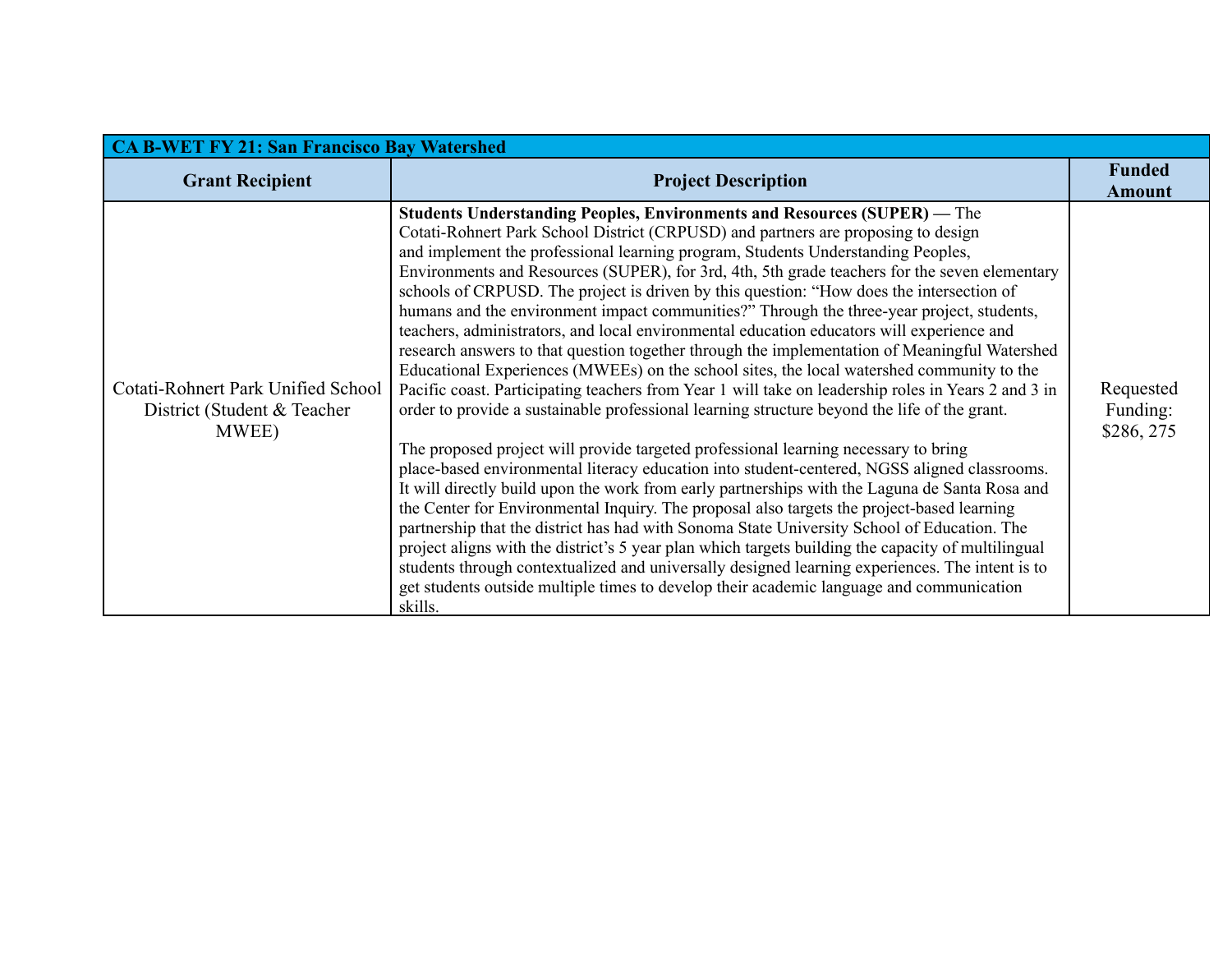|                                         | "Aqua Team - Sustainable Youth Watershed Internships" — The Aqua Team Watershed<br>Internships will continue for a third year with an immersive afterschool watershed education and               |           |
|-----------------------------------------|---------------------------------------------------------------------------------------------------------------------------------------------------------------------------------------------------|-----------|
|                                         | stewardship program working directly with 56 underrepresented students, recruited as paid                                                                                                         |           |
|                                         | interns from four local Title 1 public high schools working with collaborating local creek groups                                                                                                 |           |
|                                         | and municipalities in the East Bay. Indirectly the program activities benefit 400 career                                                                                                          |           |
|                                         | academy/pathway students, eight teachers and the general public. The service-learning approach<br>of the program will focus on watershed education, with multiple field research days and habitat |           |
|                                         | restoration actions as well as community outreach/public component with presentation events.                                                                                                      |           |
|                                         | The project is leveraged by a four-year NSF award to Earth Team that promotes the use of                                                                                                          |           |
|                                         | GLOBE/NGSS science protocols to enhance informal STEM Learning and build capacity for                                                                                                             |           |
|                                         | engagement of diverse student populations in the environmental sciences, thus meeting                                                                                                             |           |
|                                         | COMPETES Act objectives. The program emphasizes ocean and climate literacy and focuses on                                                                                                         | Requested |
| Earth Team (Student MWEE)               | hands-on learning and restoration activities in four local creeks adjacent to four participating                                                                                                  | Funding:  |
|                                         | high schools, documenting the impact of human activities on the health of watersheds and                                                                                                          | \$47,159  |
|                                         | oceans and educating youth on climate change and the role of single-use plastic production on                                                                                                     |           |
|                                         | water pollution and greenhouse gases. Earth Team has implemented best practices in cultural                                                                                                       |           |
|                                         | relevancy in its program to adapt BWET to our interns, on average 80%+ youth of color and                                                                                                         |           |
|                                         | near 50% Hispanic/Latino: one of our most experienced BWET educators for all collaborating                                                                                                        |           |
|                                         | high schools is a native Spanish speaker born and residing in San Pablo. This greatly facilitates a                                                                                               |           |
|                                         | learner-centered approach in the context of the local community and culture. The proximity of                                                                                                     |           |
|                                         | our BWET coaches to the culture and environmental perspective of the student population we                                                                                                        |           |
|                                         | serve increases student's motivation and engagement, facilitating a better understanding on how                                                                                                   |           |
|                                         | the student's daily actions, which are embedded in socio-cultural systems, have an impact on the                                                                                                  |           |
|                                         | natural systems.<br>"Project WISE: Resiliency Through COVID-19" — Keeping our vision of "Parks For All                                                                                            |           |
|                                         | Forever" at our forefront now more than ever, the Golden                                                                                                                                          |           |
|                                         | Gate National Parks Conservancy's hub of youth engagement, the Crissy Field Center, will                                                                                                          |           |
|                                         | focus on designing and implementing a meaningful response to the COVID-19 pandemic                                                                                                                |           |
|                                         | through our Project WISE program.                                                                                                                                                                 |           |
| Golden Gate National Parks              |                                                                                                                                                                                                   | Requested |
| Conservancy (Student & Teacher<br>MWEE) | Since 2001, Project WISE (Watersheds Inspiring Student Education) has provided San                                                                                                                | Funding:  |
|                                         | Francisco's diverse high school youth with MWEEs across the iconic Golden Gate National                                                                                                           | \$75,000  |
|                                         | Recreation Area (GGNRA). Working closely with our partners, we have traditionally provided                                                                                                        |           |
|                                         | Project WISE through various program offerings that connect both youth and educators to                                                                                                           |           |
|                                         | MWEEs by enabling immersive participation in educational, stewardship, and restoration                                                                                                            |           |
|                                         | activities combined with collaborative hands-on investigative projects presented in a final                                                                                                       |           |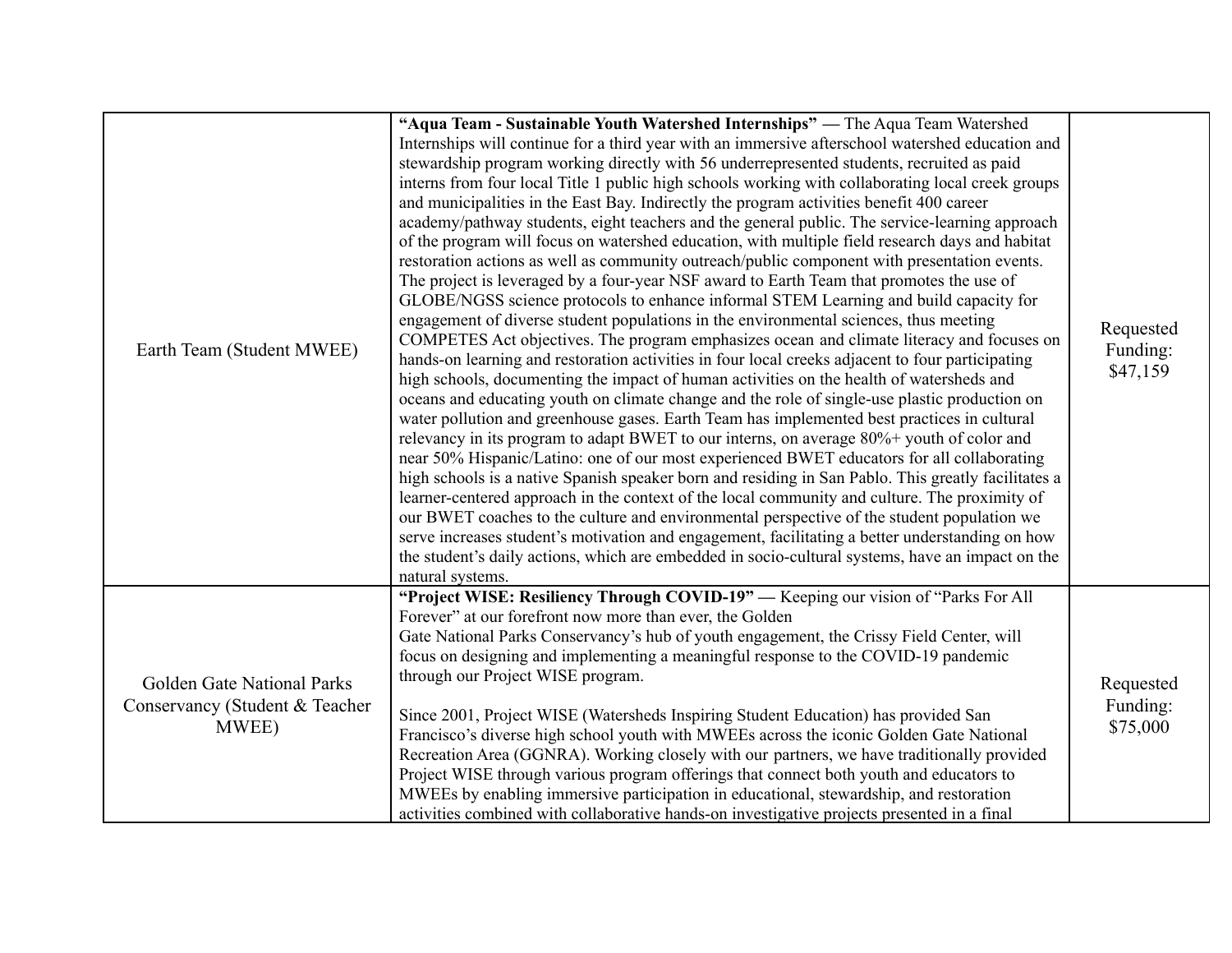|                                                                              | Symposium to peers, park officials and the public.                                                                                                                                                                                                                                                                                                                                                                                                                                                                                                                                                                                                                                                                                                                                                                                                                                                                                                                                                                                                                              |                                   |
|------------------------------------------------------------------------------|---------------------------------------------------------------------------------------------------------------------------------------------------------------------------------------------------------------------------------------------------------------------------------------------------------------------------------------------------------------------------------------------------------------------------------------------------------------------------------------------------------------------------------------------------------------------------------------------------------------------------------------------------------------------------------------------------------------------------------------------------------------------------------------------------------------------------------------------------------------------------------------------------------------------------------------------------------------------------------------------------------------------------------------------------------------------------------|-----------------------------------|
|                                                                              | However, due to COVID-19, Project WISE will have to radically transform to still provide<br>MWEEs to the youth who need it most. This grant will support our COVID-19 adaptation<br>efforts to increase our staff's capacity to delivery its programming digitally and "at-home". This<br>increased capacity will include the development and delivery of online, on-demand curriculum<br>that consists of our MWEE-focused scientific knowledge and skill-building, student-led inquiry<br>projects and science career exploration, that will ultimately allow Project WISE to reach<br>additional students and teachers who would otherwise not be engaged. Our 2021-2022 capacity-<br>building efforts will directly benefit 210 diverse high school youth from the San Francisco<br>Unified School District and 6+ teachers. The average cost per student is \$357.14.                                                                                                                                                                                                      |                                   |
| <b>Greater Farallones Association</b><br>(Student MWEE)                      | "Engaging Coastal Communities in Kelp Forest Recovery" — The Greater Farallones<br>Association will develop kelp-focused Meaningful Watershed Educational Experiences and<br>deliver them to all high school science students of the Point Arena Schools District, a rural,<br>geographically isolated area with limited access to inquiry-based environmental education. One<br>of California's largest ecological crises, bull kelp forest die-off along the northern coast has<br>impacted communities along the Sonoma-Mendocino coastline. Through proven educational<br>programs like Fishermen in the Classroom and LiMPETS, teachers and students will learn about<br>their local intertidal habitats and kelp forests. In addition to two interactive classroom lessons<br>and a data analysis activity, this project will connect students to kelp recovery through three<br>unique field trips to the coast, involving them in intertidal monitoring, kelp canopy mapping,<br>and kelp restoration.                                                                  | Requested<br>Funding:<br>\$38,787 |
| Napa County Resource<br><b>Conservation District (RCD)</b><br>(Student MWEE) | "LandSmart Youth Stewards - Salmon to Sanctuary" — Napa County Resource<br>Conservation District (RCD) proposes continuation of the Youth Stewards: Salmon to Sanctuary<br>(S2S) program with a tighter focus on meeting the needs of Napa County's most<br>strengths-driven schools during the COVID-19 pandemic. S2S will consist of a sustained virtual<br>or hybrid MWEE serving 125 high school students and 3 - 5 teachers over multiple experiences.<br>S2S is a module-based MWEE consisting of 4 sets of live virtual presentations, ongoing teacher<br>coordination, virtual or physical field trips, and asynchronous assignments connecting Napa<br>County students to West Coast National Marine Sanctuaries and locally-relevant environmental<br>issues related to native salmonid declines and climate change adaptation. S2S students work<br>with their teachers, RCD, and partners to focus on the question "How can salmon be restored to<br>the Napa River Watershed?"<br>In 2020-2021, S2S was adapted to meet urgent education needs during the COVID-19 | Requested<br>Funding:<br>\$74,745 |